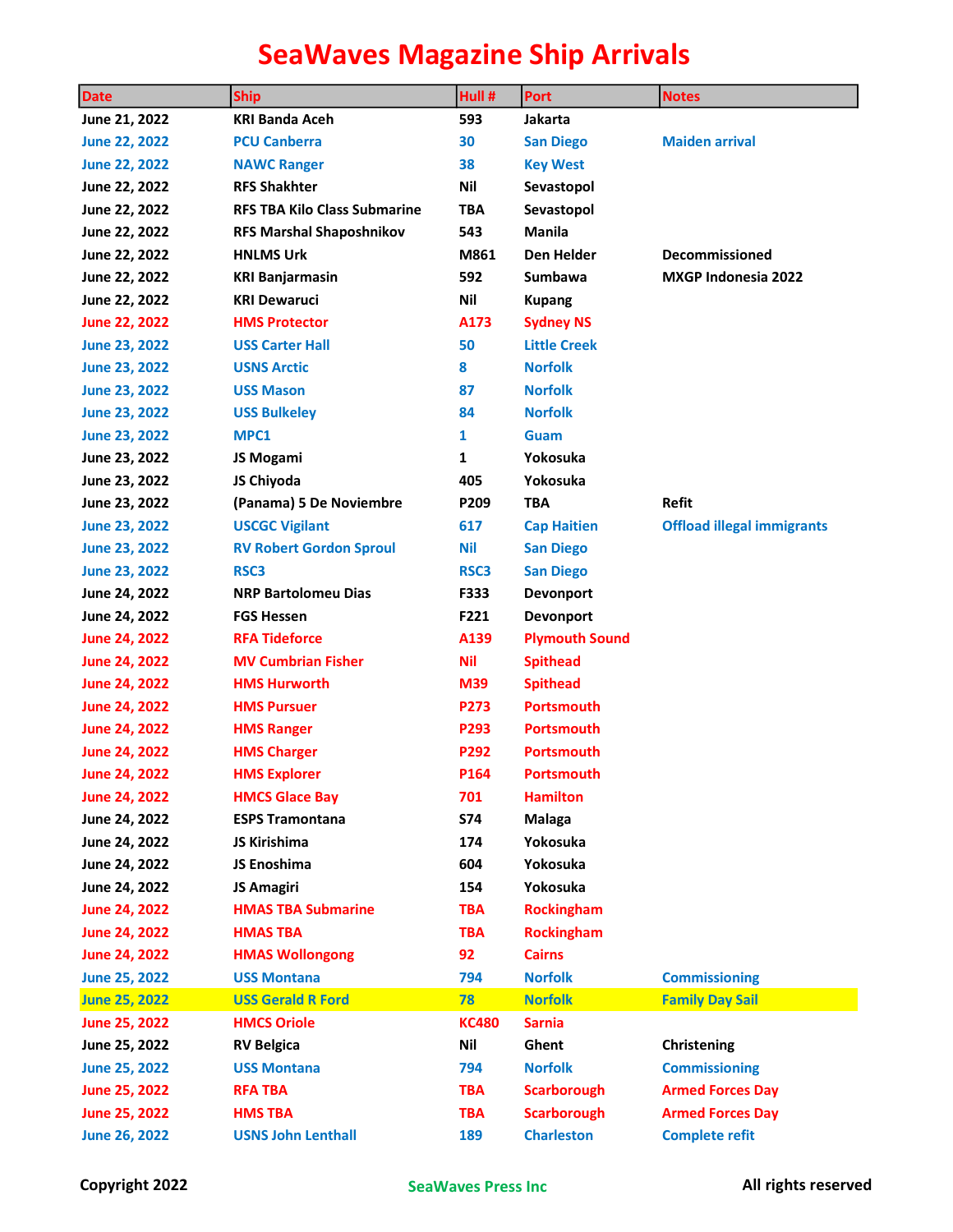| June 26, 2022        | <b>HMCS Montreal</b>          | 336          | <b>Barcelona</b>          | SNMG <sub>2</sub>          |
|----------------------|-------------------------------|--------------|---------------------------|----------------------------|
| June 29, 2022        | <b>HMCS Glace Bay</b>         | 701          | <b>Toronto</b>            |                            |
| <b>June 30, 2022</b> | <b>USNS Joshua Humphreys</b>  | 188          | <b>Charleston</b>         | <b>Refit</b>               |
| TBA Jun 22           | <b>USS Arlington</b>          | 25           | <b>TBA</b>                | <b>Complete refit</b>      |
| TBA Jun 22           | <b>HMAS Ararat</b>            | 89           | <b>TBA</b>                | <b>Decommissioned</b>      |
| TBA Jun 22           | <b>USS New York</b>           | 21           | <b>Norfolk</b>            | <b>Complete refit</b>      |
| TBA Jun 22           | <b>HMCS Brandon</b>           | 710          | <b>San Diego</b>          | <b>RIMPAC 2022</b>         |
| TBA Jun 22           | <b>HMCS Edmonton</b>          | 703          | <b>San Diego</b>          | <b>RIMPAC 2022</b>         |
| TBA Jun 22           | <b>HMCS Vancouver</b>         | 331          | <b>Pearl Harbor</b>       | <b>RIMPAC 2022</b>         |
| TBA Jun 22           | <b>HMCS Winnipeg</b>          | 338          | <b>Pearl Harbor</b>       | <b>RIMPAC 2022</b>         |
| TBA Jun 22           | <b>CNS Almirante Lynch</b>    | 07           | <b>Pearl Harbor</b>       | <b>RIMPAC 2022</b>         |
| TBA Jun 22           | <b>BAP Guise</b>              | 28           | <b>Pearl Harbor</b>       | <b>RIMPAC 2022</b>         |
| TBA Jun 22           | <b>ARM Juarez</b>             | 101          | San Diego                 | <b>RIMPAC 2022</b>         |
| TBA Jun 22           | <b>ARM Usumacinta</b>         | A1412        | <b>Pearl Harbor</b>       | <b>RIMPAC 2022</b>         |
| TBA Jun 22           | <b>KRI Gusti Ngurah Rai</b>   | 332          | <b>Pearl Harbor</b>       | <b>RIMPAC 2022</b>         |
| TBA Jun 22           | <b>ROCS TBA</b>               | <b>TBA</b>   | <b>Pearl Harbor</b>       | <b>RIMPAC 2022</b>         |
| TBA Jun 22           | <b>HMAS Canberra</b>          | L02          | <b>Pearl Harbor</b>       | <b>RIMPAC 2022</b>         |
| TBA Jun 22           | <b>HMAS Warramunga</b>        | 152          | <b>Pearl Harbor</b>       | <b>RIMPAC 2022</b>         |
| TBA Jun 22           | <b>HMAS Supply</b>            | A195         | <b>Pearl Harbor</b>       | <b>RIMPAC 2022</b>         |
| TBA Jun 22           | <b>RSS Intrepid</b>           | 69           | <b>Pearl Harbor</b>       | <b>RIMPAC 2022</b>         |
| TBA Jun 22           | <b>HMNZS Aotearoa</b>         | A12          | <b>Pearl Harbor</b>       | <b>RIMPAC 2022</b>         |
| TBA Jun 22           | <b>USS TBA</b>                | <b>TBA</b>   | <b>Pearl Harbor</b>       | <b>RIMPAC 2022</b>         |
| TBA Jun 22           | <b>JS TBA Submarine</b>       | <b>TBA</b>   | <b>Pearl Harbor</b>       | <b>RIMPAC 2022</b>         |
| TBA Jun 22           | JS Kirisame                   | 104          | <b>Pearl Harbor</b>       | <b>RIMPAC 2022</b>         |
| TBA Jun 22           | JS Takanami                   | 110          | <b>Pearl Harbor</b>       | <b>RIMPAC 2022</b>         |
| TBA Jun 22           | JS Izumo                      | 183          | <b>Pearl Harbor</b>       | <b>RIMPAC 2022</b>         |
| TBA Jun 22           | <b>BAP Guise</b>              | 28           | <b>Pearl Harbor</b>       | <b>RIMPAC 2022</b>         |
| TBA Jun 22           | <b>CNS Almirante Cochrane</b> | 05           | <b>Pearl Harbor</b>       | <b>RIMPAC 2022</b>         |
| TBA Jun 22           | <b>INS Satpura</b>            | <b>F48</b>   | <b>Pearl Harbor</b>       | <b>RIMPAC 2022</b>         |
| <b>TBA Jun 22</b>    | <b>USS Abraham Lincoln</b>    | 72           | <b>Pearl Harbor</b>       | <b>RIMPAC 2022</b>         |
| TBA Jun 22           | <b>USS Mobile Bay</b>         | 53           | <b>Pearl Harbor</b>       | <b>RIMPAC 2022</b>         |
| TBA Jun 22           | <b>USS Spruance</b>           | 111          | <b>Pearl Harbor</b>       | <b>RIMPAC 2022</b>         |
| <b>July 1, 2022</b>  | <b>HMCS Oriole</b>            | <b>KC480</b> | <b>Sault Ste Marie ON</b> |                            |
| <b>July 5, 2022</b>  | <b>HMCS Oriole</b>            | <b>KC480</b> | <b>Thessalaon</b>         |                            |
| <b>July 7, 2022</b>  | <b>HMCS Oriole</b>            | <b>KC480</b> | <b>Little Current</b>     |                            |
| <b>July 8, 2022</b>  | <b>USCGC Eagle</b>            | 327          | <b>Bermuda</b>            |                            |
| <b>July 10, 2022</b> | <b>HMCS Oriole</b>            | <b>KC480</b> | <b>Parry Sound</b>        |                            |
| <b>July 10, 2022</b> | <b>HMCS Glace Bay</b>         | 701          | <b>Oshawa</b>             |                            |
| <b>July 12, 2022</b> | <b>HMCS Glace Bay</b>         | 701          | <b>Kingston</b>           |                            |
| <b>July 15, 2022</b> | <b>HMCS Glace Bay</b>         | 701          | <b>Montreal</b>           |                            |
| <b>July 16, 2022</b> | <b>HMCS Oriole</b>            | <b>KC480</b> | <b>Collingwood</b>        |                            |
| <b>July 20, 2022</b> | <b>HMCS Oriole</b>            | <b>KC480</b> | <b>Tobermory</b>          |                            |
| <b>July 21, 2022</b> | <b>HMCS Glace Bay</b>         | 701          | <b>Quebec City</b>        |                            |
| <b>July 21, 2022</b> | <b>USCGC Eagle</b>            | 327          | <b>New London</b>         |                            |
| <b>July 23, 2022</b> | <b>HMCS Oriole</b>            | <b>KC480</b> | <b>Midland</b>            | <b>Tall Ships Festival</b> |
| <b>July 25, 2022</b> | <b>HMCS Glace Bay</b>         | 701          | <b>Rimouski</b>           |                            |
| <b>July 29, 2022</b> | <b>USCGC Eagle</b>            | 327          | <b>Boston</b>             |                            |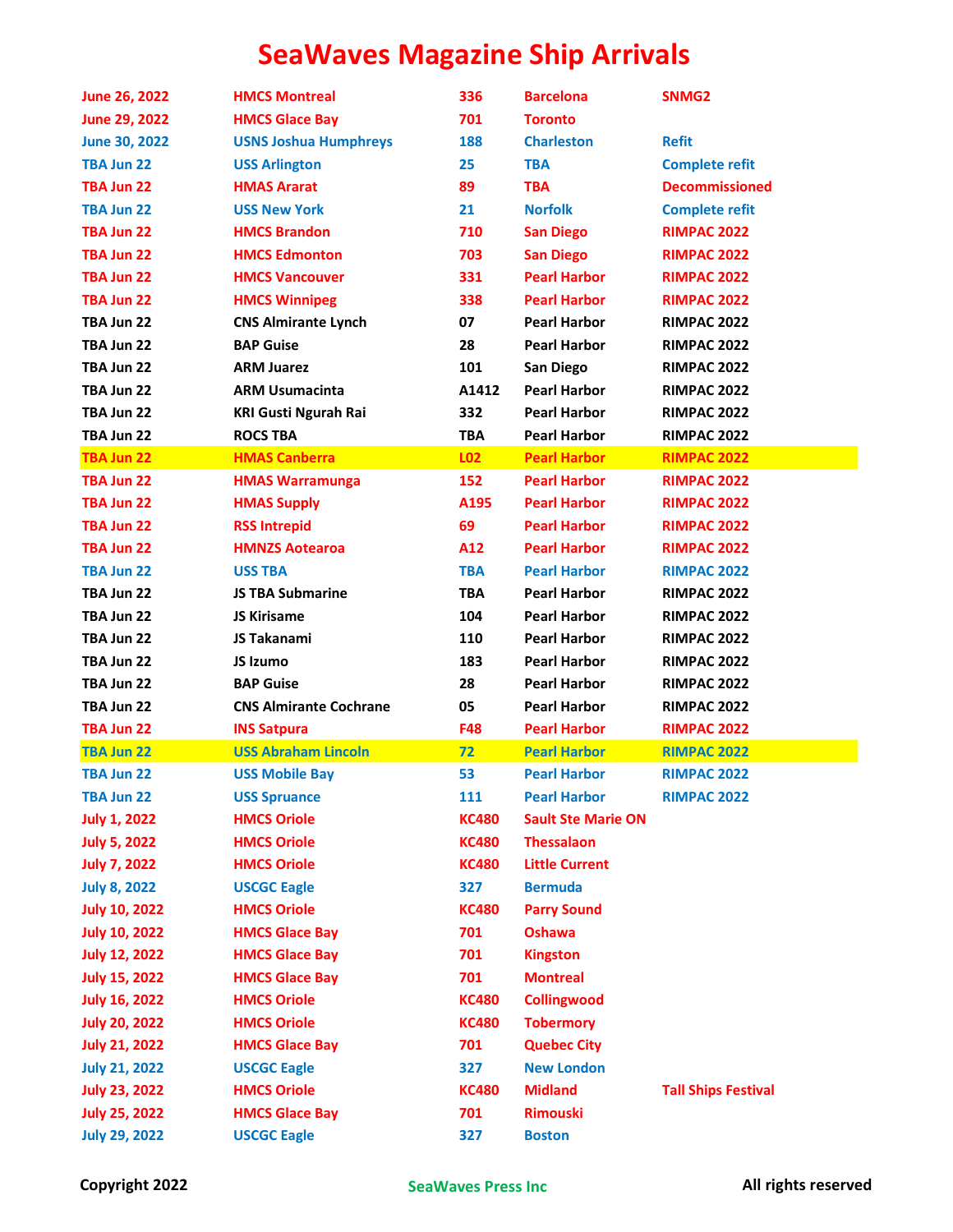| <b>July 28, 2022</b>    | <b>USNS Comfort</b>             | 20           | <b>Mobile</b>        | <b>Complete refit</b>           |
|-------------------------|---------------------------------|--------------|----------------------|---------------------------------|
| <b>July 30, 2022</b>    | <b>HMCS Oriole</b>              | <b>KC480</b> | <b>Port Colborne</b> |                                 |
| July 31, 2022           | 47 Ships                        | <b>TBA</b>   | <b>St Petersburg</b> | <b>Fleet Parade</b>             |
| <b>TBA Jul 22</b>       | <b>USS Oak Hill</b>             | 51           | <b>Norfolk</b>       | <b>Complete overhaul</b>        |
| TBA Jul 22              | <b>USS Winston S Churchill</b>  | 81           | <b>Jacksonville</b>  | <b>Complete overhaul</b>        |
| <b>TBA Jul 22</b>       | <b>USS Dwight D Eisenhower</b>  | 69           | <b>Norfolk</b>       | <b>Complete refit</b>           |
| TBA Jul 22              | <b>HMCS Montreal</b>            | 336          | <b>Halifax</b>       | <b>Return from SNMG2</b>        |
| <b>TBA Jul 2022</b>     | <b>FS Mistral</b>               | L9013        | <b>Toulon</b>        | Jeanne d'Arc 2022               |
| <b>TBA Jul 2022</b>     | <b>FS Courbet</b>               | F712         | <b>Toulon</b>        | Jeanne d'Arc 2022               |
| <b>August 1, 2022</b>   | <b>USNS Guadalupe</b>           | 200          | <b>Portland OR</b>   | <b>Refit</b>                    |
| <b>August 3, 2022</b>   | <b>USS TBA</b>                  | <b>TBA</b>   | <b>Rockland</b>      | <b>Maine Lobster Festival</b>   |
| <b>August 5, 2022</b>   | <b>USCGC Eagle</b>              | 327          | <b>New York</b>      |                                 |
| <b>August 8, 2022</b>   | <b>HMCS Oriole</b>              | <b>KC480</b> | <b>Kingston</b>      |                                 |
| <b>August 9, 2022</b>   | <b>USNS Laramie</b>             | 203          | <b>Mobile</b>        | <b>Reft</b>                     |
| <b>August 12, 2022</b>  | <b>USCGC Eagle</b>              | 327          | <b>New London</b>    |                                 |
| <b>August 18, 2022</b>  | <b>HMCS Oriole</b>              | <b>KC480</b> | <b>Oshawa</b>        |                                 |
| <b>August 20, 2022</b>  | <b>HMCS Oriole</b>              | <b>KC480</b> | <b>Queenston</b>     |                                 |
| <b>August 30, 2022</b>  | <b>HMCS Oriole</b>              | <b>KC480</b> | <b>Charlottetown</b> |                                 |
| <b>TBA Aug 2022</b>     | <b>RV Alliance</b>              | A1456        | La Spezia            | <b>Return from the Arctic</b>   |
| September 1, 2022       | <b>USNS Mendonca</b>            | 301          | <b>TBA</b>           | <b>Deactivated</b>              |
| September 1, 2022       | <b>USNS Benavidez</b>           | 306          | <b>TBA</b>           | <b>Deactivated</b>              |
| September 7, 2022       | <b>CNS Almiralante Williams</b> | 19           | Rio de Janeiro       | <b>Brazil Navy Bicentennial</b> |
| September 7, 2022       | <b>USNS Joshua Humphreys</b>    | 188          | <b>Charleston</b>    | <b>Complete Refit</b>           |
| September 19, 2022      | <b>USS Vella Gulf</b>           | 72           | <b>Norfolk</b>       | <b>Decommissioning</b>          |
| September 23, 2022      | <b>USCGC Eagle</b>              | 327          | <b>Newport RI</b>    |                                 |
| September 26, 2022      | <b>USS Monterey</b>             | 61           | <b>Norfolk</b>       | <b>Decommissioning</b>          |
| September 28, 2022      | <b>USCGC Douglas Denman</b>     | 1149         | <b>Ketchikan</b>     | <b>Commissioning</b>            |
| September 30, 2022      | <b>USS Anzio</b>                | 68           | <b>Norfolk</b>       | <b>Decommissioning</b>          |
| September 30, 2022      | <b>USS Hue City</b>             | 66           | <b>Mayport</b>       | <b>Decommissioning</b>          |
| September 30, 2022      | <b>USS Minneapolis-St Paul</b>  | 21           | <b>Jacksonville</b>  | <b>Complete PSA</b>             |
| September 30, 2022      | <b>USS Coronado</b>             | 4            | <b>San Diego</b>     | <b>Decommissioning</b>          |
| September 30, 2022      | <b>USNS Apache</b>              | 172          | <b>TBA</b>           | <b>Deactivated</b>              |
| September 30, 2022      | <b>USS Whidbey Island</b>       | 40           | <b>Little Creek</b>  | <b>Decommissioning</b>          |
| <b>TBA Sep 22</b>       | <b>HMCS Oriole</b>              | <b>KC480</b> | <b>Halifax</b>       |                                 |
| <b>TBA Sep 22</b>       | <b>USS Russell</b>              | 59           | <b>San Diego</b>     | <b>Complete overhaul</b>        |
| <b>October 1, 2022</b>  | <b>USCGC Eagle</b>              | 327          | <b>New London</b>    |                                 |
| <b>October 12, 2022</b> | <b>USNS Laramie</b>             | 203          | <b>Trieste</b>       | <b>Complete refit</b>           |
| <b>October 14, 2022</b> | <b>USNS Guadalupe</b>           | 200          | <b>Portland OR</b>   | <b>Complete refit</b>           |
| <b>TBA Oct 22</b>       | <b>USS San Diego</b>            | 22           | <b>Newport News</b>  | <b>Complete Modernization</b>   |
| TBA Nov 22              | <b>FGS Koln</b>                 | F265         | <b>TBA</b>           | <b>Delivery</b>                 |
| <b>TBA Nov 22</b>       | <b>HMNZS Aotearoa</b>           | A12          | <b>TBA Japan</b>     | <b>JMSDF Fleet Review</b>       |
| <b>TBA Nov 22</b>       | <b>HMAS Supply TBC</b>          | A195         | <b>TBA Japan</b>     | <b>JMSDF Fleet Review</b>       |
| <b>TBA Nov 22</b>       | <b>HMCS Vancouver TBC</b>       | 331          | <b>TBA Japan</b>     | <b>JMSDF Fleet Review</b>       |
| <b>TBA Nov 22</b>       | <b>HMCS Winnipeg TBC</b>        | 338          | <b>TBA Japan</b>     | <b>JMSDF Fleet Review</b>       |
| <b>TBA Nov 22</b>       | <b>USS San Diego</b>            | 22           | <b>San Diego</b>     | <b>Complete overhaul</b>        |
| <b>TBA Nov 22</b>       | <b>USS Comstock</b>             | 45           | <b>San Diego</b>     | <b>Complete overhaul</b>        |
| <b>TBA 2022</b>         | <b>ARA Libertad</b>             | <b>U20</b>   | Veracruz             |                                 |